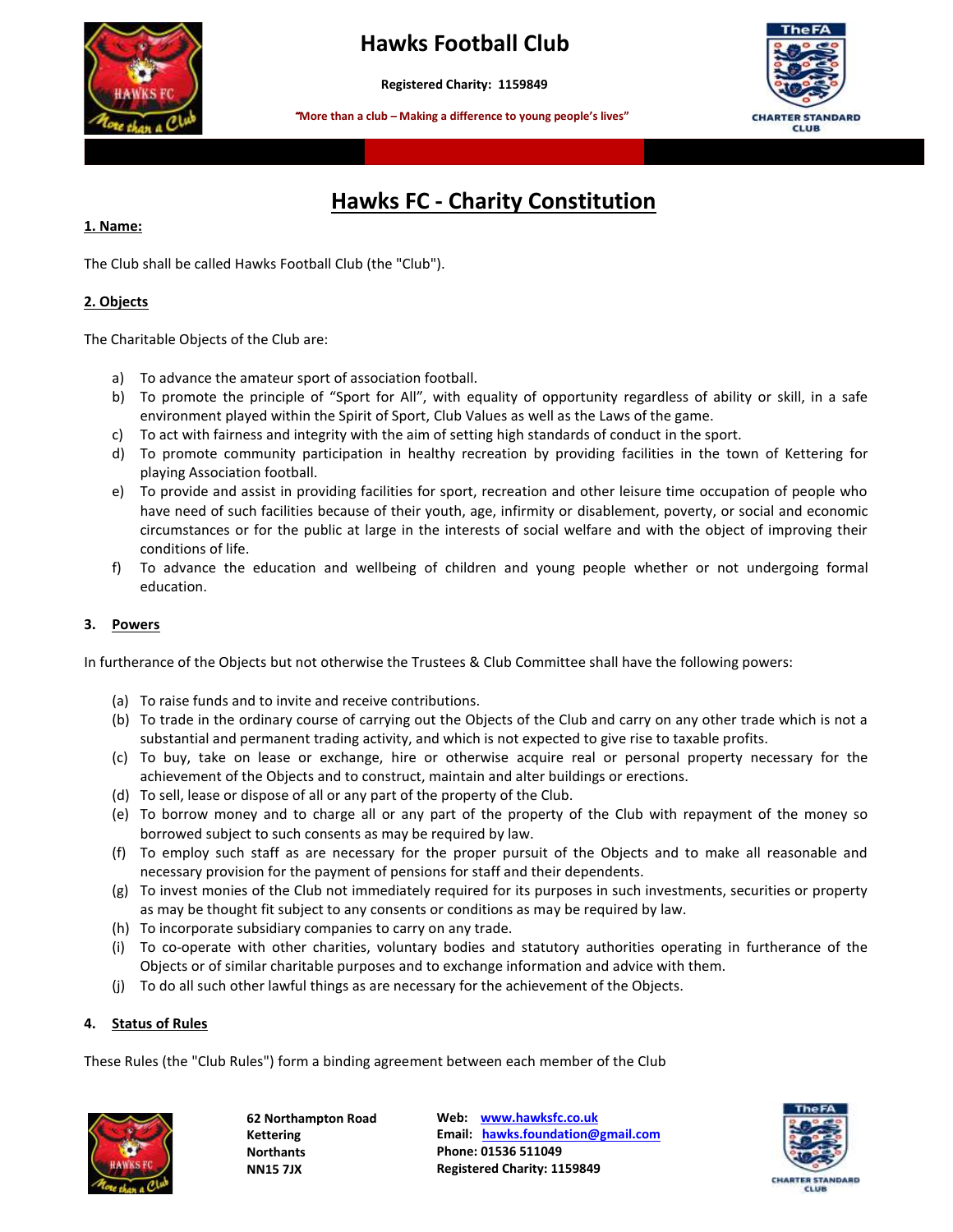#### **5. Club Rules and Regulations**

- (a) Hawks Football Club shall be a section of Kettering Sports Club its home venue, (hereafter referred to as "The Main Club") until such time as it decides under its constitution otherwise.
- (b) The Club and its teams shall play in a red half and black half coloured shirt with black shorts to identify it.
- (c) All club players shall wear club kit whilst playing at the club ground or representing it in matches.
- (d) So far as is consistent with the clubs status as a charity the members of the Club shall so exercise their rights, powers and duties and shall, where appropriate, use their best endeavours to ensure that others conduct themselves so that the business and affairs of the Club are carried out in accordance with the Rules and Regulation of The Football Association Limited ("The FA"), County Football Association to which the Club is affiliated ("Parent County Association") and Competitions in which the Club participates.
- (e) The Charity may amend any provision contained in this Constitution provided that:
	- 1) No amendment may be made that has the effect of making the Charity cease to be a Charity in law.
	- 2) No amendment may be made to alter the Objects Clause 2 if the change would not be within the reasonable contemplation of the members of or donors to the Charity and Charity Commission consent.
	- 3) No amendment may be made to Dissolution Clause 20 without consent of the Charity Commission.
- (f) The FA and the Parent County Association reserve the right to approve any proposed changes to the Rules.
- (g) The Club and its Members will also abide by The FA's Safeguarding Children Policies and Procedures; Codes of Conduct and the Equal Opportunities and Anti-Discrimination Policies as shall be in place
- (h) The Club and its Members shall abide by the clubs' own rules and processes outlined in the club handbook which is published and available all members and this constitution which is reviewed from time to time and published.
- (i) Subject to the following provisions the rules may be altered by a resolution passed by not less than two thirds present and voting at a general meeting. The notice of the general meeting must include notice of the resolution, setting out the terms of the alterations proposed.
- (j) Any resolution amending these Rules shall be sent to the Charity Commission within 21 days of it being passed.

## **6. Club Values**

- (a) All Members of the Club must respect sports traditional values and make an important contribution to upholding these values and the associated Codes of Conduct set out in the club constitution, club rules and members handbook.
- (b) The club aims to provide exceptional value for money for its members in terms of its Membership Costs to make the club as inclusive as possible
- (c) The clubs 10 Values and Beliefs are:
	- 1. SPORTSMANSHIP Respect and Fair Play is expected.
	- 2. PRIDE & IDENTITY wearing the Red and Black Half and Half Shirt and badge
	- 3. FAIRNESS for Children including 50% minimum Pitch time They are the ones that play,
	- 4. ATTACKING, RISK TAKING & CREATIVE FOOTBALL We don't do "Clear it" or "Get Rid"
	- 5. DEVELOPING BETTER PEOPLE especially Young Leaders of the future
	- 6. RESPECT & POSITIVE BEHAVIOUR from all at the club
	- 7. HIGH STANDARDS & INTEGRITY in the way we work
	- 8. SIDE BEFORE SELF every time
	- 9. LEGACY The only thing that changes is the size of the shirt Leave it in a better place
	- 10. MORE THAN A CLUB This is Our club We want it to be the most respected in the area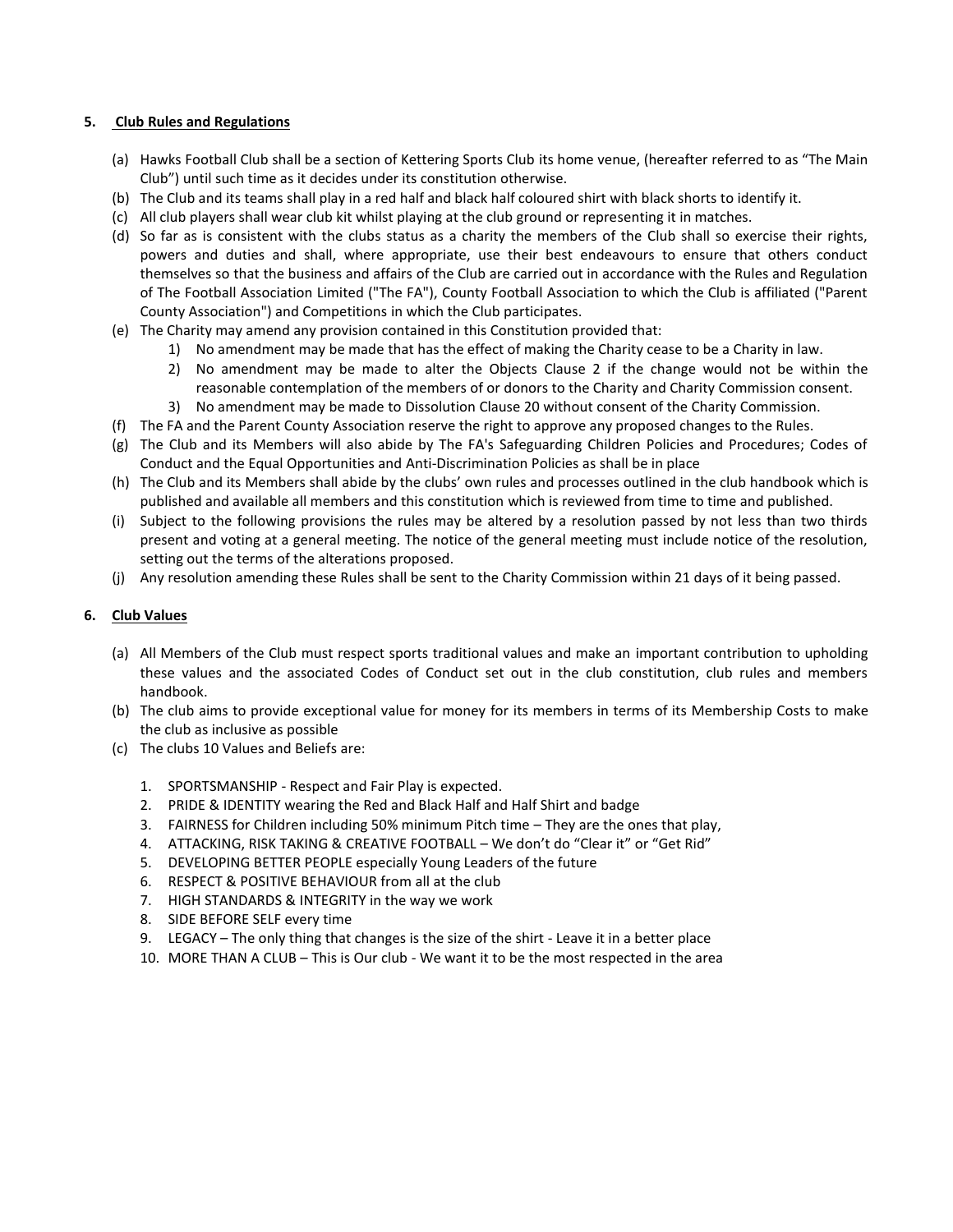## **7. Classes of Membership**

- (a) The following classes of membership shall be available for application which may vary from time to time:
	- $\triangleright$  Founder Member (Adult Membership with at least 5 continuous years membership)
	- $\triangleright$  Full Member (Adult Membership for Playing, Coaching or Volunteer staff)
	- $\triangleright$  Family Membership (Membership for Adults and Siblings of the same family)
	- ➢ Student Member (A Student of any age in Full time Education)
	- ➢ Associate Member (Non-Playing Member)
	- $\triangleright$  Honorary Life Member (Full Member of the Club for life, without further payment of subscription)
- (b) Voting Members are defined as any Founder Member, Full Member, Student Member aged 18 or above or Associate Member. To be able to vote membership fees must be fully up to date.
- (c) Founder Members of the Club are defined as anyone who is a current member and has been a member for at least 5 continuous years in any of the following three categories.
	- (1) any current fully paid-up Full Member OR
	- (2) any current fully paid-up Student Member aged 18 or above or
	- (3) an Honorary Life Member
- (d) An Associate Member is defined as a person who does not participate in a playing capacity for the club in competition events organised under the club's county FA affiliation but has an active role in the club as a volunteer. Any Associate Member must have applied for Associate Membership and paid the relevant Membership Fee. Only 2 Associate Members are permitted to serve on the Club Committee at any one time.
- (e) Following the recommendation of the General Committee, the Committee may appoint as an Honorary Life Member any person who has given outstanding service to the Club. An Honorary Life Member shall for the purposes of these Rules be deemed to be a Full Member of the Club for life, without further payment of subscription. At no time, however, shall there be more than fifteen Honorary Life Members.
- (f) It should be noted that Parents or Guardians of Student Members are not classed as Club Members nor hold any Voting rights unless they are Full Members or Associate Members of the club.
- (g) All members in all categories are required to comply with the club rules and are subject to the provision of Clause 11 (Resignation & Expulsion)

## **8. Membership Fees**

- (a) Membership fees and subscriptions for different classes of membership payable by each member shall be determined from time to time by the Club Committee and set at levels that will not preclude open membership.
- (b) Annual Membership Fees are due on  $1<sup>st</sup>$  June each calendar year and shall be paid within 30 days.
- (c) The Treasurer shall be responsible for collecting the annual membership fee from all members and shall pay over any element to the "Main Club" upon receipt of a demand for such payments which are due.
- (d) Any fees shall be payable on a successful application for membership by each member.
- (e) Fees shall not be repayable.
- (f) Any member who leaves the club for any reason part way through a membership cycle shall be liable for any fees due at that time and will be invoiced for these and the replacement value of any unreturned club property or kit.
- (g) The Club Committee shall have the authority to levy further subscriptions or fees from the members as are reasonably necessary to fulfil the objects of the Club.
- (h) In addition to the Membership fee, playing members shall make a monthly subscription in the form of a donation to cover the clubs operating costs which shall be paid by bank transfer each month to the club's bank account.
- (i) Should a members monthly subscription fall into arrears by two payments they shall be suspended from playing until the matter is resolved.
- (j) Should a members monthly subscription fall into arrears by three payments then the club shall refer to Rule 11b.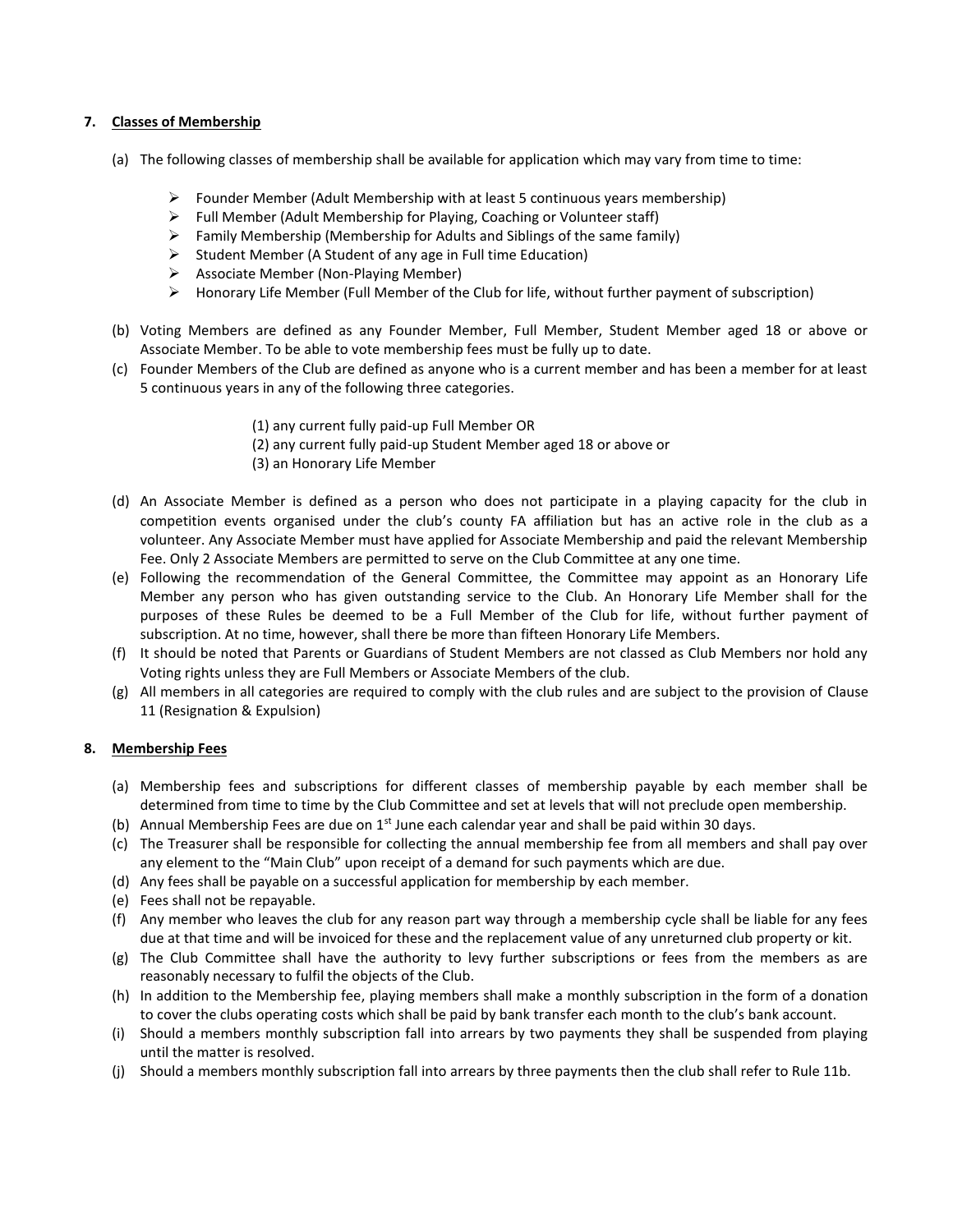#### **9. Club Membership**

- (a) The Trustees have authority and absolute discretion to refuse Membership or a renewal of Membership where it would be contrary to best interests of the sport or the good conduct and interests of the Club without assigning any reason for such refusal.
- (b) The members of the Club from time to time shall be those persons listed in the register of members (the "Membership Register") which shall be maintained by the Club Secretary, approved by the Trustees, and held on the Clubs Membership System. The register will be renewed annually on  $1<sup>st</sup>$  June.
- (c) Membership shall become effective upon an applicant's name being entered in the Membership Register and the sign on fee being paid.
- (d) Every club member must be a member of the Main club.
- (e) The FA, Parent County Association and Main Club shall be given access to the Membership Register on demand.
- (f) The Club may have different classes of membership on a non-discriminatory and fair basis.
- (g) Memberships are renewed annually each year on  $1<sup>st</sup>$  June by request and payment of any annual fee.
- (h) No person shall be entered onto the club register until the annual membership fee is paid.
- (i) Membership of the Club shall be open to anyone interested in the sport on application regardless of sex, age, disability, ethnicity, nationality, sexual orientation, religion, or other beliefs. However, limitation of membership according to available facilities is allowable on a non-discriminatory basis.
- (j) Any person over the age of 18 who wishes to become a member must complete a Membership Application Form and sign all clubs' consents and complete the payment authority for the Membership Sign On and ongoing monthly fees. This can be completed on our Online Club Register.
- (k) The Parents or Guardian of a person under the age of 18 who wishes to become a member must complete a Membership Application Form on behalf of the minor and sign all clubs' consents and complete the payment authority on their behalf. This can be completed on our Online Club Register. The Minor only applying will be entered on the club register as a member.
- (l) Parents or Guardians of children are not members unless they complete an associate application for approval.
- (m) The Club may hold a waiting list for membership if spaces are not available due to teams being at maximum capacity and an applicant request being added to the waiting list.
- (n) For persons on the club waiting list should any space become available it should be offered in an order of priority based on the length a person is on the waiting list and the availability of a spaces in the age group of the applicant. The person on the waiting list the longest shall be offered the first space.
- (o) In the event of a member's resignation or expulsion they shall be removed from the Membership Register.
- (p) Appeals against refusal of a membership application may be made in writing to the General Secretary. A meeting of the Trustees shall be convened to decide on such matters and a decision made by a majority vote with the Chair of the Trustees meeting having any casting vote.
- (q) Any member who is expelled or resigns from Hawks Football Club shall no longer be a member of the "Main Club".
- (r) Any member who is expelled or resigns from the "Main Club" shall no longer a member of Hawks Football Club.

## **10. Club Teams**

- (a) The Club and its teams shall play in a red half and black half coloured shirt with black shorts to identify them.
- (b) All club players shall wear club kit whilst playing at the club ground or representing it in matches.
- (c) At its first meeting following each AGM, the Club Committee shall appoint a Club member to be responsible for the Team Managers role each of the Club's football teams.
- (d) The appointed Team Manager shall be responsible for managing the affairs of the team.
- (e) The appointed Team Manager may be asked to present to the Club Committee verbally at Committee Meetings.
- (f) The appointed Team Manager shall present prior to the AGM a written report of the activities of the team in the previous season and its future for the following season.
- (g) In the event of a Club Team failing to complete the season the club may take any necessary and reasonable steps to recover all property and assets held by the team and its members.
- (h) If a team or its members fail to return club property, owe funds, or have funds due to be owed during the remainder of the season from commitments they have entered then the members of that team shall be jointly and severally liable for any debt or amounts outstanding.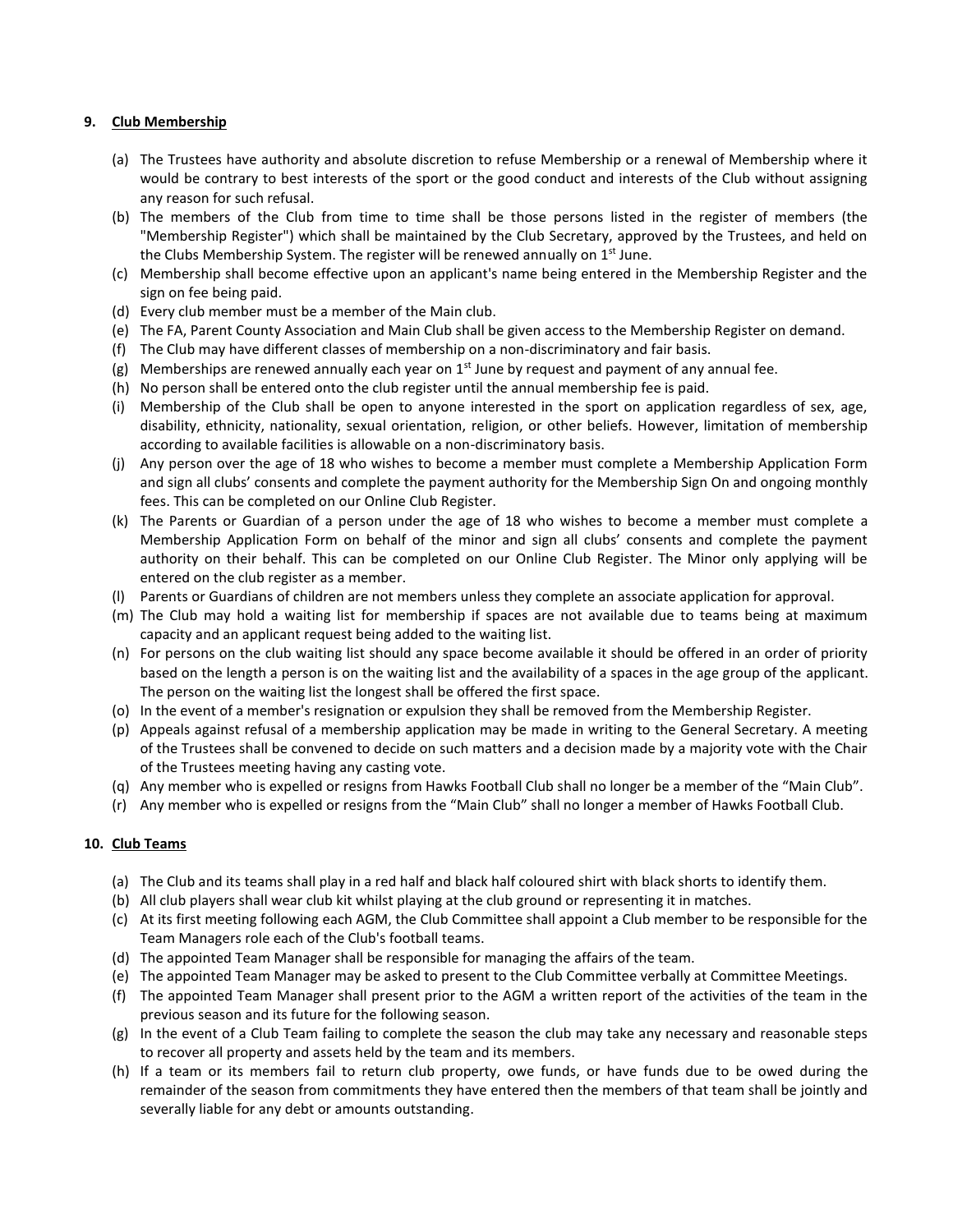#### **11. Resignation and Expulsion**

- (a) A member shall cease to be a member of the Club if, and from the date on which, he/she gives notice to the Club Committee of his / her resignation.
- (b) A member whose annual membership fee or further subscription is more than three months in arrears shall be deemed to have resigned his membership of the Club and shall be removed from the membership register.
- (c) The Club Trustees shall have the absolute discretion and authority to remove a member, or the parent or guardian of a member for good cause such as conduct or character likely to bring the Club or sport into disrepute or a breach of club rules without assigning a reason.
- (d) A member who resigns or is expelled shall not be entitled to claim any, or any share of, any, of the income and assets of the Club (the "Club Property"). In the event of a resignation or expulsion the club has the powers to recover any funds owed or due and club property. The club shall take any steps required to protect its finances
- (e) In the event of any member breaking any club rules as set out in the club handbook or being in breach of the constitution a subcommittee shall meet to decide on any sanctions which shall be applied.
- (f) If a Parent or Guardian of a member is removed from the club under the provision of Clause 11 it would follow that their child who would be considered a member may need to be also removed from the Membership register.
- (g) The meeting shall be convened of three Trustees or the General Secretary, Chairman & Welfare Officer to decide on matters of expulsion. A decision shall be made by a majority vote with the Chair of the meeting having a casting vote.
- (h) Any appeal against expulsion shall be made to the Club Trustees to consider writing within 7 days.
- (i) The Appeal sub-committee shall consist of 3 independent committee members.
- (j) The members of the appeal committee shall include any club Trustees who are independent of the sub-committee who decided on the expulsion. The Appeal committee shall have the power to recommend the expulsion decision is reviewed by the full club committee.
- (k) In this event of a decision review being needed, a full club committee meeting shall be called to consider the matter and a vote called which shall be passed by a majority of those present. The Chair of the meeting shall have a casting vote in the event of deadlock.
- (l) Any member who is expelled or resigns from Hawks Football Club shall no longer be a member of the "Main Club".
- (m) Any member who is expelled or resigns from the "Main Club" shall no longer a member of Hawks Football Club.
- (n) A member's FA registration may be unreleased due to an outstanding debt and any relevant parties informed.

## **12. Club Trustees**

- (a) The Trustees of the Club act as ambassadors for Hawks FC and are responsible for the long-term strategy of the Club as set out in the role profile of the position. The Trustees shall complete the Fit and Proper Person checklist and will maintain as up to date any required background checks or training requirements.
- (b) The Trustees have absolute discretion and final decision-making powers on all the clubs' affairs under the constitution. This includes the club's values, financial affairs, governance, membership, and charity commission requirements and dissolution.
- (c) Save as provided for in the Rules and Regulations of the FA, the Parent County Association and any applicable Competition, the Trustees shall have the absolute authority to decide all questions and disputes arising in respect of any issue concerning the Club Rules including Clause 11 and Clause 20 of the constitution.
- (d) The Trustees are appointed until and unless they resign from their position, and they have the power to appoint further Trustees. A simple majority of Trustees must approve the request for a new trustee to be appointed.
- (e) The minimum number of Trustees shall be two. The maximum number of Trustees permitted shall be seven.
- (f) If the Trustees see fit, they can request specific support including external support for matters requiring specific advice or support regards the club business.
- (g) The Trustees hold permanent positions on the club committee unless they resign from the position.
- (h) In the event of a Trustee not engaging with the club or attending any form of meeting for a 12-month period they would be considered to have resigned from their position unless the remaining trustees were aware of extenuating circumstances. In these circumstances they will removed from the Charity Commission register.
- (i) The Trustees have the power to invite a person to join the club committee. A simple majority of Trustees must approve the decision.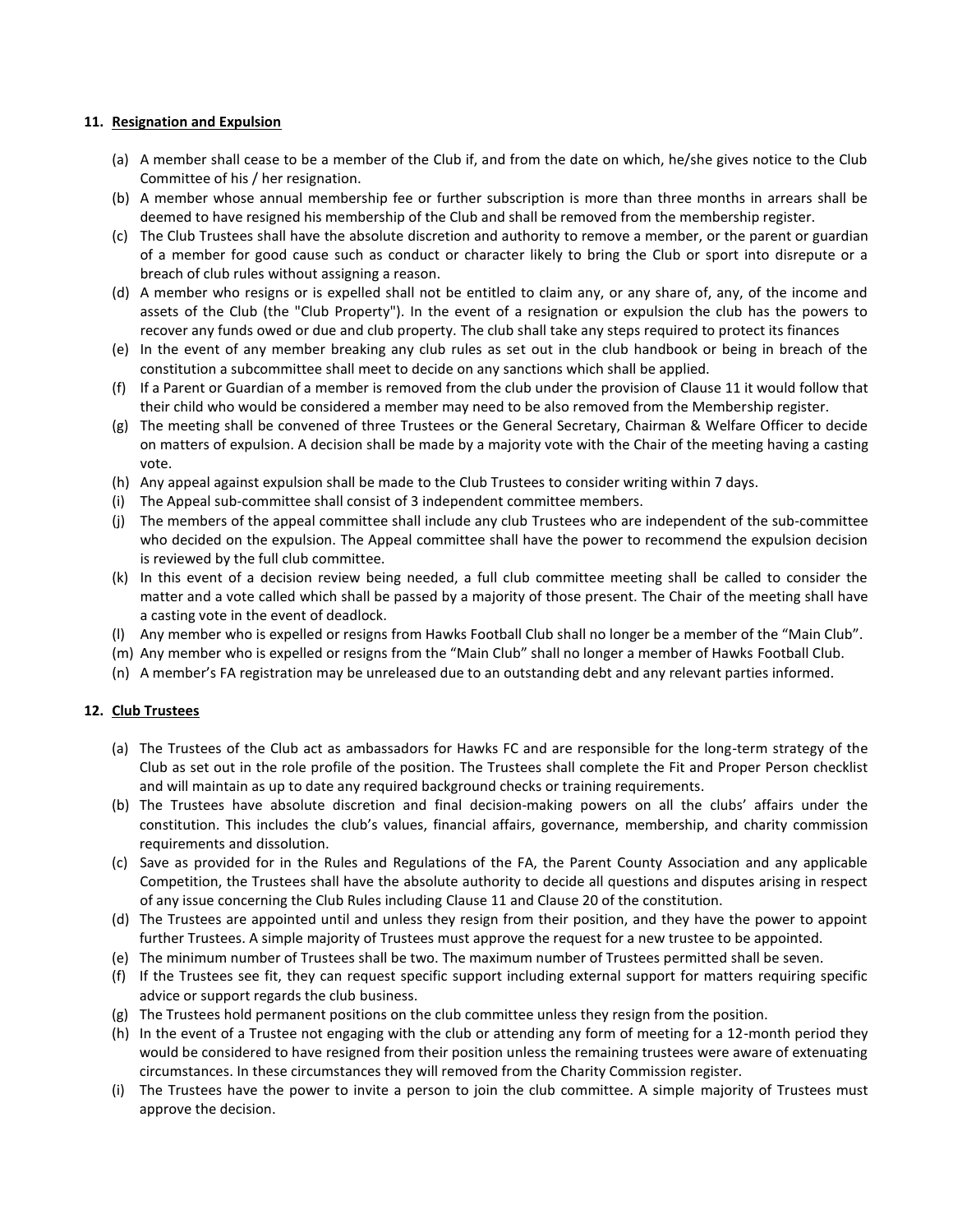## **13. Club Committee**

- (a) The Club Committee shall be responsible for the day-to-day football operations of the Club.
- (b) The Club Committee shall be responsible to report and advise the Board of Trustees regards the club's day to day operation at committee meetings. They may request help from the Trustees as and when required.
- (c) The Club Committee shall consist of at least three individuals and not more than twelve and shall include the following Club Officers: Trustees of the Club, Chairperson, Vice Chairperson, Treasurer, General Secretary, Welfare Officer and up to five (5) General Representatives all elected at an Annual General Meeting ("AGM").
- (d) A Committee Member may also be a Trustee.
- (e) All members of the club committee must be Voting Members of the club under the membership categories.
- (f) The club committee shall not have more than 2 Associate Members as General Representatives at any one time, all other members of the club committee must hold a minimum full membership of the Club.
- (g) Excepting the Club Trustees each Club Committee Member shall hold office from the date of appointment until the next AGM unless otherwise resolved at an Extraordinary General Meeting ("EGM").
- (h) Any person wishing to apply for a committee position shall submit a nomination for a post, seconded by two people to the Trustees at least 7 days prior to the date of the AGM.
- (i) The Trustees may decide to seek additional references and information regards the persons suitability to join the club committee which may include background checks.
- (j) Subject to a simple majority of committee members agreeing and with the Club Chairman having the casting vote if required they shall recommend any nomination received to join the club committee to the Trustees to agree prior to a proposal to the AGM for vote and new person in post. The Trustees under the provision of their powers in Clause 12 may approve or decline the request.
- (k) A person may hold no more than two (2) positions at any time.
- (l) An outgoing member of the Club Committee may be re-elected annually without a proposer.
- (m) In the event of no new nominations for positions on the club committee prior to the AGM the Club Committee shall be proposed at the AGM to be voted into post on block.
- (n) Any vacancy on the Club Committee which arises between AGMs may be proposed by one (1) and seconded by another one (1) of the remaining Club Committee members and recommended to the Trustees for consideration by a simple vote. The proposal to appoint will need approval by the club Trustees under their powers in Cause 12.
- (o) The position of a Club Officer shall be vacated if such a person is subject to a decision of The FA that such person be suspended from holding office or from taking part in any football activity relating to the administration or management of a football club.
- (p) Club Committee members shall be indemnified out of the assets of the Club in relation to any liability properly incurred by him or her in that capacity. The Club will provide indemnity insurance to cover this risk.

## **14. Committee Meeting (CM)**

- (a) The Club Committee shall meet quarterly and hold not less than four (4) meetings per year.
- (b) The Club Committee has the discretion to invite Team Managers and Coaches to the club committee meetings if appropriate to report on the activities within their teams but only those with voting powers shall be able to vote on committee decisions.
- (c) Decisions of the Club Committee shall be made by a simple majority of those attending the Club Committee meeting.
- (d) The Chairperson of the Club Committee meeting shall have a casting vote in the event of a tie on any decisions.
- (e) Any member of the Club Committee may call a meeting of the Club Committee by giving not less than seven days' notice to all members of the Club Committee.
- (f) Decisions of the Club Committee shall be entered into the Minute Book of the Club to be maintained by the Club Secretary.
- (g) Meetings of the Club Committee shall be chaired by the Chairman or General Secretary or in their absence the Vice-chair.
- (h) The quorum for the transaction of the business of the Club Committee shall be three (3) Voting Members.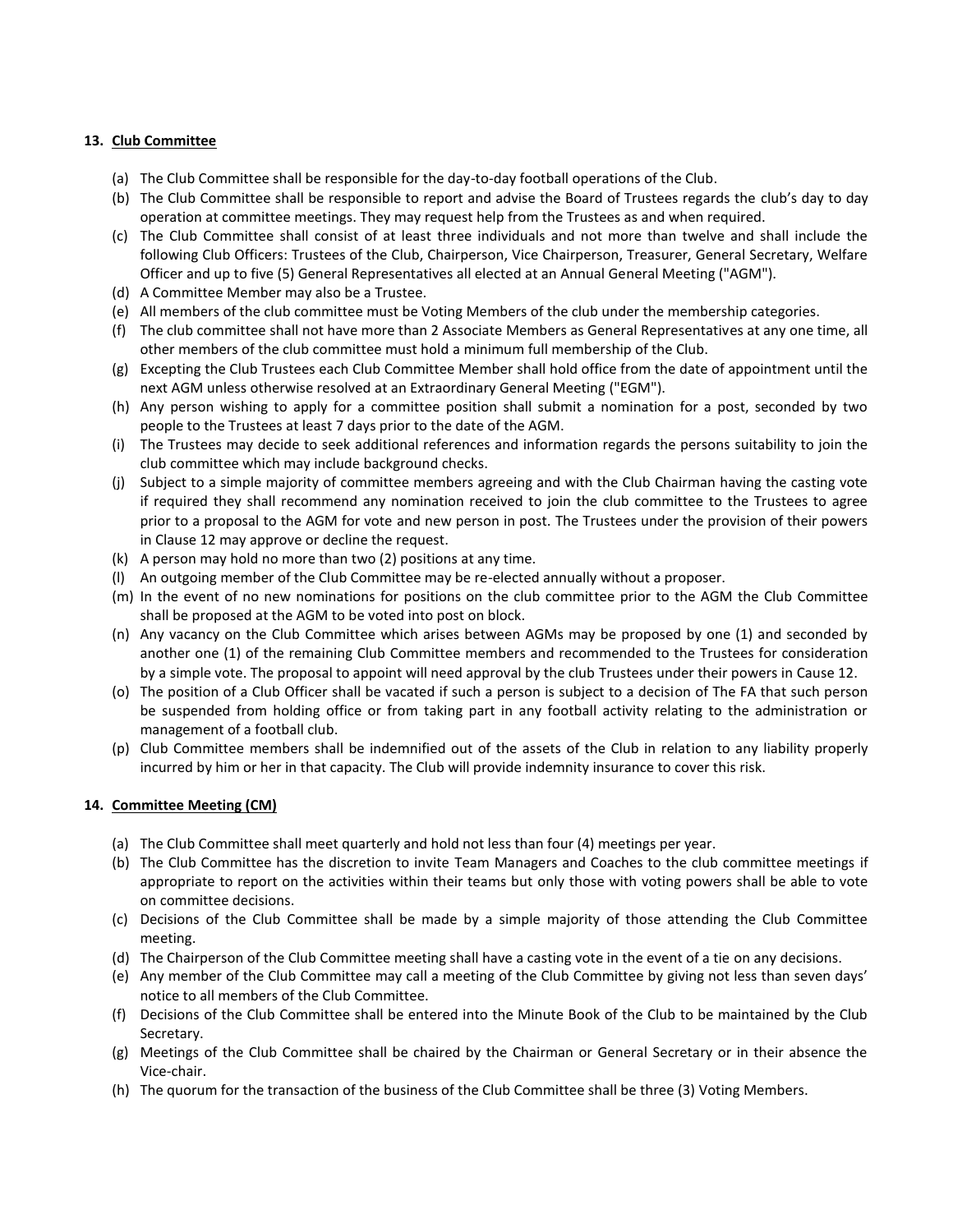## **15. Annual General Meeting (AGM)**

- (a) The AGM shall be held in June or July each year.
- (b) The quorum for an Annual General Meeting shall be five (5) Voting Members.
- (c) The Chairperson, or in their absence a member selected by the Club Committee, shall take the chair.
- (d) At the AGM there shall be a report on:
	- 1) The Activities of the Club over the previous year.
	- 2) The Clubs Charitable activities over the previous year
	- 3) The Clubs sporting activities over the previous year
	- 4) The Club's finances over the previous year.
	- 5) The election of members of the Club Committee.
	- 6) The considering of any other business.
- (e) Each fully paid-up member present with a membership category holding voting rights shall have one vote.
- (f) Resolutions shall be passed by a simple majority. In the event of an equality of votes, the Chairperson of the Meeting shall have a casting vote.
- (g) Nominations for the election of members of the Club Committee shall be made in writing by the proposer and seconder, both of whom must be existing members of the Club, to the Club Secretary not less than 21 days before the AGM. The Trustees in line with their powers shall consider the nomination for recommendation to the AGM.
- (h) Any notice of any resolution to be proposed at the AGM shall be given in writing to the Club Secretary not less than 21 days before the Meeting.
- (i) The Club Secretary, or in their absence a member of the Club Committee, shall enter the Minutes of General Meetings into the Minute Book of the Club and make these available to all members.

#### **16. Extraordinary General Meeting (EGM)**

- (a) An EGM may be called at any time by the Club Committee and shall be called within 21 days of the receipt by the Club Secretary of a requisition in writing, signed by not less than five members, stating the purposes for which the Meeting is required, and the resolutions proposed.
- (b) Business at an EGM may be any business.
- (c) The Secretary shall send to each member at their last known address or email address notice of the date of a General Meeting (whether an AGM or an EGM) together with the resolutions to be proposed at least 14 days before the meeting.

#### **17. Limitation of Private Benefit**

- (a) Except as provided below no part of the income and property of the Club may be paid or transferred directly or indirectly, by way of distribution, bonus or otherwise by way of profit to the members of the Club.
- (b) No Club Committee member may receive any remuneration or other benefit in money, or money is worth from the Club. This shall not prevent any payment in good faith by the Club to a member or Club Committee member of –
	- 1) any payments in his, her or its capacity as a beneficiary of the Club.
	- 2) reasonable and proper remuneration for goods and services supplied to the Club except in relation to payment for playing for the Club's teams which is not permitted.
	- 3) interest at a reasonable and proper rate on money lent to the Club.
	- 4) any reasonable and proper rent for premises let to the Club.
	- 5) the reimbursement of expenses properly incurred by him or her when acting on behalf of the Club.
	- 6) reasonable and proper premiums in respect of indemnity insurance for members of the Club Committee.
	- 7) a payment under the indemnity provision contained in Rule 9 above to a Club Committee member.
	- 8) No Club Committee member shall take part in any decision or be present at any meeting at which payment to him or her is considered.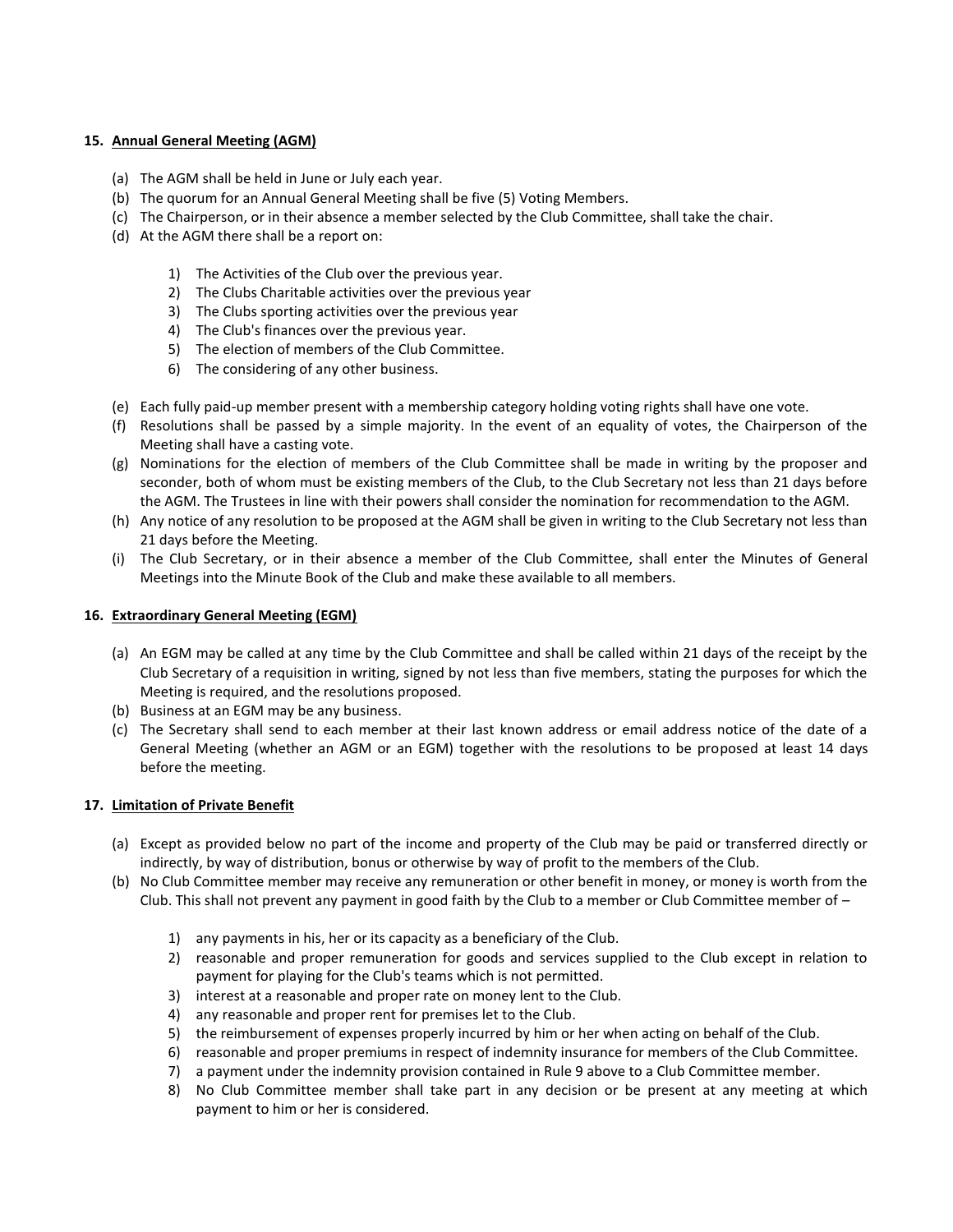#### **18. Club Finances**

- (a) A bank account shall be opened and maintained in the name of the Club (the "Club Account").
- (b) All monies payable to the Club shall be deposited in the Club Account only.
- (c) No Teams shall hold separate bank accounts for running their operation.
- (d) The Club hold funds in its Unrestricted Account for day-to-day operations.
- (e) The Club holds funds in its Restricted Account which are ringfenced for specific purposes.
- (f) The designated account signatories to the bank mandate shall be at least two approved committee members or Trustees including the club treasurer.
- (g) The club bank account shall have dual signing arrangements.
- (h) No sum shall be drawn from the Club Account unless authorised by two bank signatories
- (i) Two persons from the same family household shall not be able to counter sign any bank transactions.
- (j) The bank account signatories may pay for goods or services related to the running of the club by individual Debit Card or via online bank transfer up to the value of £250 in the Clubs name provided both the other signatories has been notified and have both approved the transaction.
- (k) The authorised bank signatories shall countersign or approve all grant or funding applications applied for in the name of the club.
- (l) The Club Committee shall have the power to authorise the payment of remuneration and expenses to any member (although a Club shall not remunerate a member for playing) and to any other person or persons for services
- (m) The Club Property shall be applied only in furtherance of the Objects of the Club.
- (n) Details of all transactions will be entered into the clubs accounting records.
- (o) The Club shall keep accounting records for recording the fact and nature of all payments and receipts to disclose, with reasonable accuracy, at any time, the financial position, including the assets and liabilities of the Club.
- (p) The Club must retain its accounting records for a minimum of six (6) years.
- (q) The Club shall prepare an annual "Financial Statement" that shall be available for The FA for Charity Commission.
- (r) The Financial Statement shall be approved by members at a General Meeting and signed by the Club Trustees.

## **19. Club Property & Custodians**

- (a) The Custodians shall be appointed by the Club in a General Meeting and shall hold office until death or resignation unless removed by a resolution passed at a General Meeting.
- (b) The Custodians should hold Founder Membership positions under the Membership Categories.
- (c) One Custodians shall be the Club Treasurer.
- (d) Entry in the Minute Book shall be conclusive evidence of such a decision to be a Custodian.
- (e) The Custodians shall not be Custodian Trustees within the meaning of the Public Trustee Act 1906.
- (f) The Custodians who shall act as holding Trustees and deal with the Club Property as directed by decisions of the Club Committee and Trustees.
- (g) The Club Property and Assets shall be vested in not less than two (2) and not more than four (4) custodians. (the "Custodians").
- (h) In the event of the club being dissolved under the provision of Clause 20 (Dissolution) the remaining account balance after the payment of any liabilities or debts shall become a club asset.
- (i) On their removal or resignation, a Custodian shall execute a Conveyance in such form as is published by The FA from time to time to a newly elected Custodian or the existing Custodians as directed by the Club Committee.
- (j) The Club shall, on request, make a copy of any Conveyance available to the FA.
- (k) On the death of a Custodian, any Club Property vested in them shall vest automatically in the surviving Custodians.
- (l) If there is only one surviving Custodian, an EGM shall be convened as soon to appoint another Custodian.
- (m) The Custodians shall be entitled to an indemnity out of the Club Property for all expenses and other liabilities reasonably incurred by them in carrying out their duties.